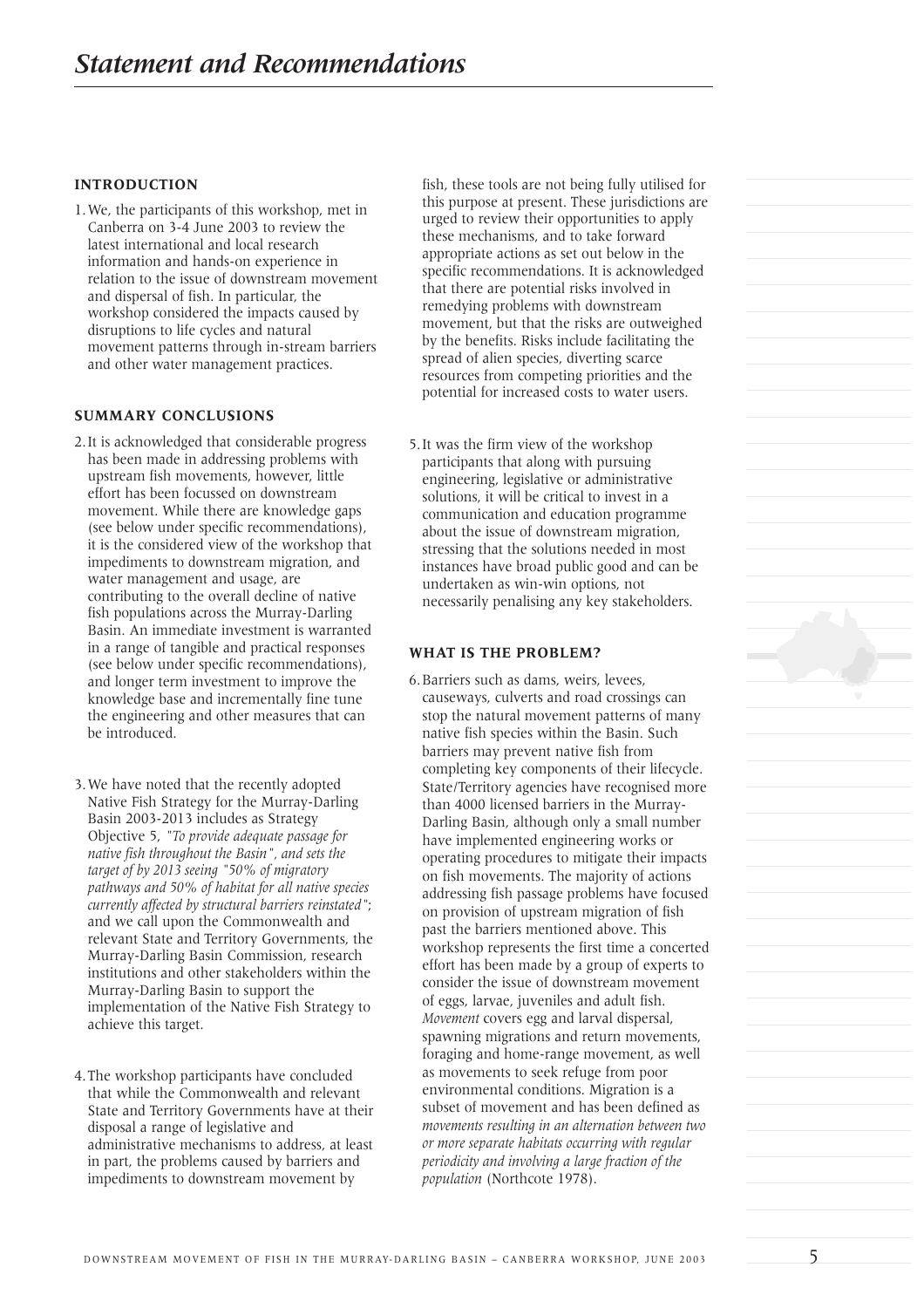- 7.In summary, the workshop believes, based on current evidence and the combined international and Basin-wide experience of those present, that impeded downstream movement of eggs, larvae, juvenile and adult fish is contributing to the following problems:
	- i. Removal of significant numbers of eggs, larval, juvenile and adult fish from the river population through irrigation and other water diversions;
	- ii. High levels of mortality due to entrainment/diversion into unfavourable habitats such as turbines or irrigation channels;
	- iii. Ongoing declines of native fish communities leading to reduced regional and Basin-wide economic output and social and cultural values (e.g. fishing, tourism)
	- iv. Ongoing declines of native fish communities which is providing enhanced opportunities for the expansion of alien fish populations;
	- v. Increasing vulnerability of isolated native fish populations to recover after unpredictable events/catastrophes; and,
	- vi. Ongoing reduction of genetic diversity/altered traits through restricted access to spawning sites, limited population size and reduced capacity for egg/larval stages to drift.

#### **WHAT WILL HAPPEN IF THE PROBLEM IS IGNORED?**

- 8.Based on the collective experience and expertise of the 45 participants, the workshop has concluded that the following will result if this problem is ignored:
	- i. Several of the currently threatened or endangered native fish species and aquatic ecological communities will continue to decline, possibly to the point of being unrecoverable;
	- ii. With continuing declines in the breeding success of native fish, this can be expected to place increasing angler pressure on refuge areas, thus exacerbating the overall decline of native fish across the Basin;
	- iii. Further processes occurring in the river, in addition to clearing of riparian vegetation, removal of woody debris and installation of instream structures, will be listed under appropriate

legislation as key threatening processes for native fish and other flora and fauna;

- iv. Reduced genetic fitness and diversity, increased genetic isolation and inbreeding depression due to population fragmentation of native fish. The combined impacts will reduce the resilience of the population;
- v. If native fish populations are not assisted to recover then they will not be able to compete with alien species such as carp: restoring native fish populations is part of addressing the carp problem in the Basin;
- vi. Without support (financial, resource and social) for addressing knowledge gaps so that better informed management decisions can be made, the risk of inappropriate developments (both in terms of type and location) will be greater and potentially have an escalating negative impact on native fish populations;
- vii. Delays in addressing the downstream migration problem will mean investment at some time in the future will have to be greater than it would if investments are made now;
- viii. Embarrassment for the Governments of the Murray-Darling Basin agreement that despite a Native Fish Strategy they have failed to turn around the decline of native fish populations in the Basin; and,
- ix. The wider community will not be aware of the problem and we may miss opportunities to engage them in potential solutions.

#### **WHAT ARE THE GOALS, BENEFITS AND OPPORTUNITIES FOR ADDRESSING DOWNSTREAM FISH MOVEMENT AND WHO WILL BENEFIT FROM FIXING THE PROBLEM?**

# *GOALS (in priority order)*

- 1. Rehabilitate populations of native fish;
- 2. Legitimise downstream movement and abstraction as issues for native fish conservation;
- 3. Restore downstream movement of native fish;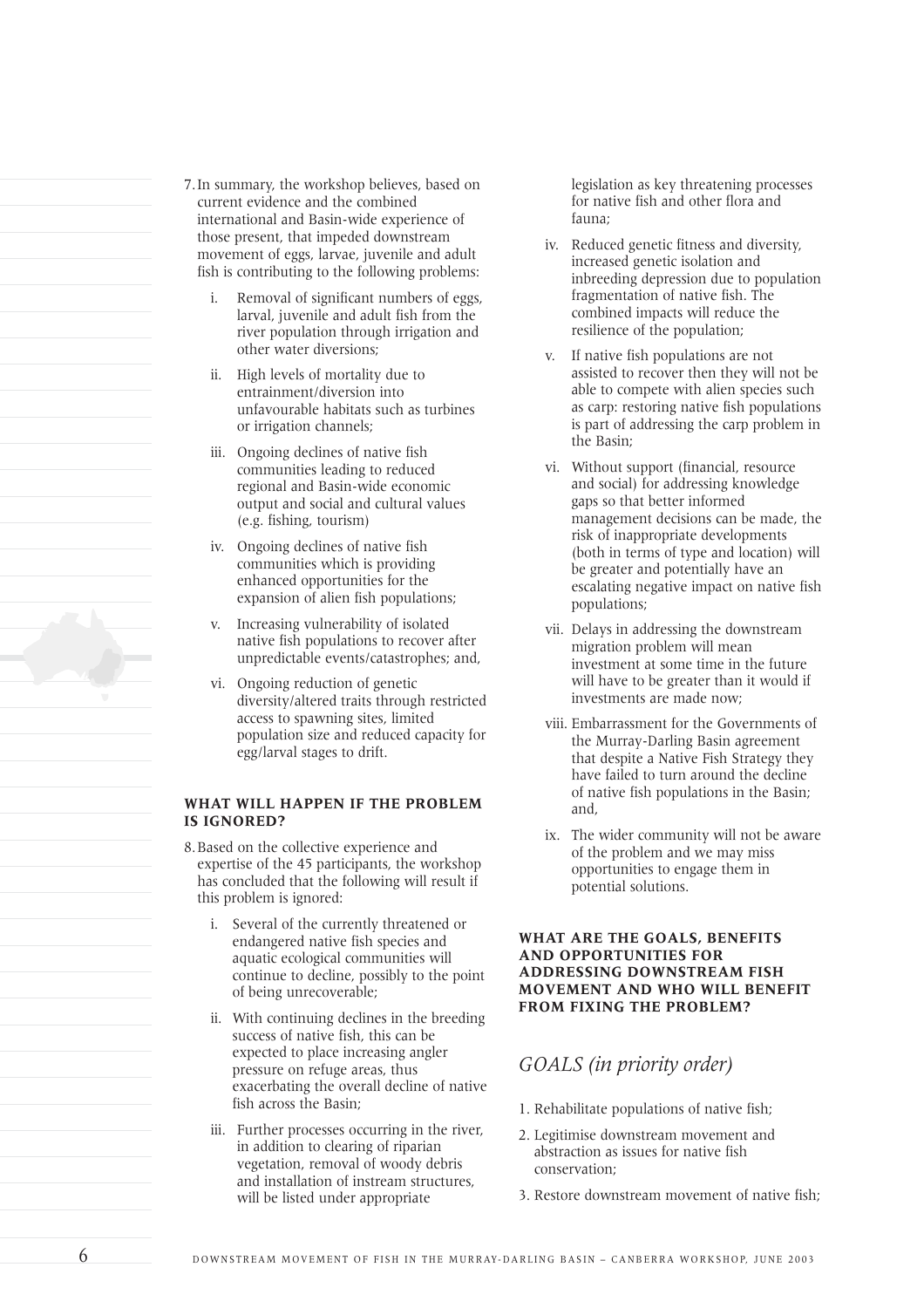- 4. Prevent diversions of native fish from the riverine ecosystem;
- 5. Improve understanding of downstream movement; and,
- 6. Ensure existing structures are operated and maintained to maximise upstream and downstream native fish passage.

# *BENEFITS*

- Increase knowledge of native fish ecology;
- Understand the scope and scale of downstream movement;
- Rehabilitate native fish populations;
- Reduce the demand for stocking;
- Maximise use of resources (biological and financial);
- Enhance cultural and social values and benefits;
- Improve connectivity of isolated and/or threatened fish species/communities; and,
- Maintain genetic diversity of fish populations and species.

# *BENEFICIARIES*

- Riverine ecosystems;
- Native fish; and,
- Fishers, tourism interests, lock staff, scientific community, water authorities, land users, future generations, regional communities etc.

# *OPPORTUNITIES*

- Increase the knowledge base of how water use impacts on native fish ecology;
- Establish a set of demonstration sites under an adaptive management framework;
- Build on relationships between engineers, ecologists and water users to formulate criteria for construction, operation and management of structures;
- Set direction for the construction, operation and management of structures;
- Achieve fixes during structure upgrades;
- Training of river operators etc.;
- Removal of obsolete weirs;
- Interaction with rural communities regarding native fish issues;
- Capacity building, information sharing and community education;
- Improve environmental outcomes in related areas of natural resource management;
- Augment monitoring programmes to include downstream issues where practicable;
- Develop Basin-wide design criteria for new structures; and,
- Develop Basin-wide guidelines for prioritising structures for remediation of downstream movement and abstraction.

# *Specific recommendations*

The workshop acknowledged that while there are significant knowledge gaps (see below), there are also a range of very tangible and immediate actions that can and should be taken to begin addressing the problems of downstream movement and dispersal (as outlined above).

#### **WHAT CAN BE DONE NOW?**

## *Communication - education*

- 1.Develop a range of awareness raising and educational tools about downstream movement designed to target key stakeholder groups in the first instance, such as catchment boards/committees, irrigators, recreational anglers, local councils, NGO groups, lock masters etc.; and use appropriate meetings and workshops to present the key 'take home' messages about the issue.
- 2.Seek a well known public figure with credibility in matters of the natural environment to act as a champion for the issue.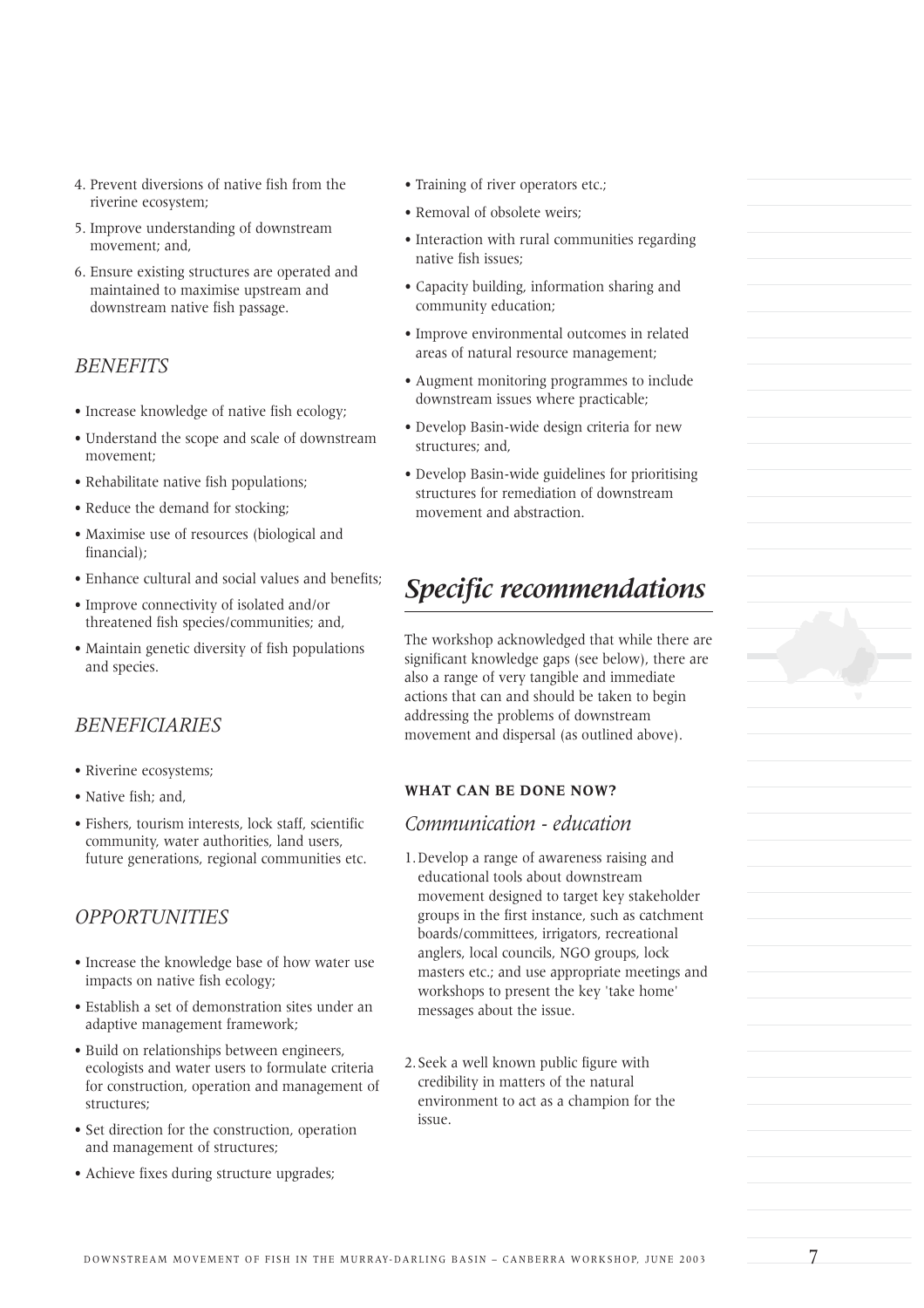3.Promote downstream movement of native fish, recognising that the recovery of native fish populations will allow them to compete better with alien species.

# *Legislation - administration*

4.Pursue and promote, as a matter of urgency, the listing of appropriate native fish species and ecological communities under the Commonwealth's *Environment Protection and Biodiversity Conservation Act 1999* and other relevant State/ACT legislation, and the followup actions that would be required by such actions. Where States or the ACT have done this already (such as Victoria's listing of the Lowland Riverine Fish Community of the Southern Murray-Darling Basin under the *Flora and Fauna Guarantee Act* and New South Wales listing of the Aquatic Ecological Community in the Natural Drainage System of the Lowland Catchment of the Darling River under the *Fisheries Management Act 1994*), promote full implementation of the appropriate recovery plan action statement or threat abatement plan. Promote existing State/ACT legislation relevant to fish passage (**Table 1**).

## *Programme implementation*

- 5.Through the Natural Heritage Trust Extension and the National Action Plan for Salinity and Water Quality, seek to have downstream movement recognised among the management goals and objectives, and support (with communication-education materials \* see above) the integration of appropriate actions into regional natural resource and catchment management plans.
- 6.As part of the Living Murray Implementation Programme, pilot test, in collaboration with irrigators and local councils, modified water extraction regimes to establish how altered diurnal or seasonal patterns could benefit the spawning of native fish species.
- 7.For the current and future fish passage installations across the Basin, seek opportunities when monitoring upstream migration to also examine downstream movement patterns.
- 8.Undertake an assessment of each barrier/structure to identify options for assisting downstream movement (engineering, operational, bypass through floodplain

*Table 1. Legislation in each Basin jurisdiction and whether it applies to issues of threatened species and communities, threatening processes and fish passage* 

|                               | Threatened<br>Species | Threatened<br>Communities | Threatening<br>Processes | Fish<br>Passage |
|-------------------------------|-----------------------|---------------------------|--------------------------|-----------------|
| Commonwealth                  |                       |                           |                          |                 |
| EPBC Act 1991                 | Yes                   | Yes                       | Yes                      | Potentially     |
| <b>NSW</b>                    |                       |                           |                          |                 |
| Fisheries Management Act 1994 | Yes                   | Yes                       | Yes                      | Yes             |
| <b>VIC</b>                    |                       |                           |                          |                 |
| Flora and Fauna Guarantee     | <b>Yes</b>            | Yes                       | Yes                      |                 |
| Act 1988                      |                       |                           |                          |                 |
| QLD                           |                       |                           |                          |                 |
| Nature Conservation Act 1992  | <b>Yes</b>            | N <sub>0</sub>            | N <sub>0</sub>           | N <sub>0</sub>  |
| Fisheries Act 1994            | N <sub>0</sub>        | N <sub>0</sub>            | N <sub>0</sub>           | Yes             |
| <b>SA</b>                     |                       |                           |                          |                 |
| Fisheries Act 1982            | Yes                   | <b>Yes</b>                | Potentially              | Potentially     |
| SA River Murray Act 2003      | Yes                   | <b>Yes</b>                | Yes                      | <b>Yes</b>      |
| National Parks and Wildlife   | <b>Yes</b>            | N <sub>0</sub>            | N <sub>0</sub>           | N <sub>0</sub>  |
| Act 1972                      |                       |                           |                          |                 |
| ACT                           |                       |                           |                          |                 |
| Nature Conservation Act 1984  | Yes                   | Yes                       | Yes                      |                 |
| Water Resources Act 1998      | No                    | N <sub>0</sub>            | N <sub>0</sub>           | Yes             |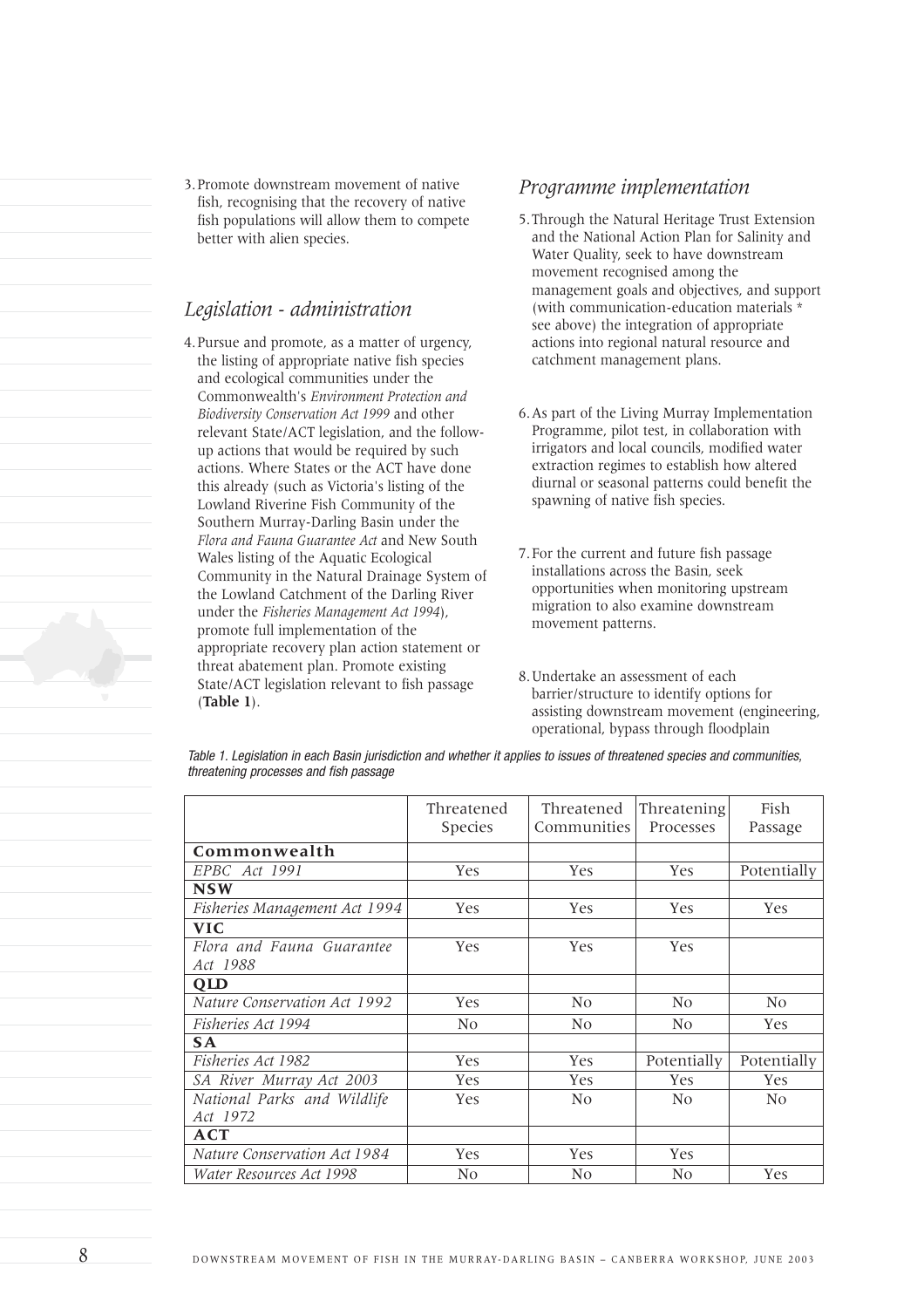wetlands etc.), and establish priorities for attention during the life of the current Native Fish Strategy (until 2013) and Living Murray Programme.

- 9. Seek to include downstream movement options as part of the demonstration reaches to be supported through the Native Fish Strategy, and showcase these as win-win situations.
- 10. Identify priority structures which can be addressed as 'downstream passage' demonstration sites.

# *Knowledge gaps*

11. Establish a long-term Research and Investigations programme through the Murray-Darling Basin Commission and other relevant organisations and institutions to address the key knowledge gaps listed in **Table 2**. The key research questions have been grouped into three categories which address knowledge gaps dealing with aspects of fish life-history, improving the understanding of systems, and management options/actions. The workshop participants assigned an initial priority rating to each research question (1, 2, or 3 with 1 being highest), but it must be recognised that these priorities may change with increasing knowledge. While the list of research questions is substantial, the problem is not insurmountable and an incremental, longterm approach is required. There is no shortterm research programme that will give the 'final' answer.

Several issues/comments were also highlighted which relate to research approaches or considerations that may be important.

- a) There has been no research undertaken on the impacts of high dam structures on downstream movement and only a single study on the impacts of undershot and overshot weirs;
- b) Marking techniques such as radiotelemetry and pit-tagging are important for monitoring individual fish movement. However, there is a need to mark a significant proportion of the fish population and then monitor movements

to determine a population rather than an individual response;

- c) There is a need to ensure that a focus on iconic or endangered fish species does not overlook the less obvious or non-threatened species;
- d) A sustained research and monitoring effort is required. There will be no quick fix; and,
- e) Laboratory investigations have an important part to play, particularly where threatened or hard to locate species are involved, or to trial direct manipulation of factors affecting responses such as flow rate, velocity, turbidity. Laboratory studies will also facilitate the trialling of new designs for structures.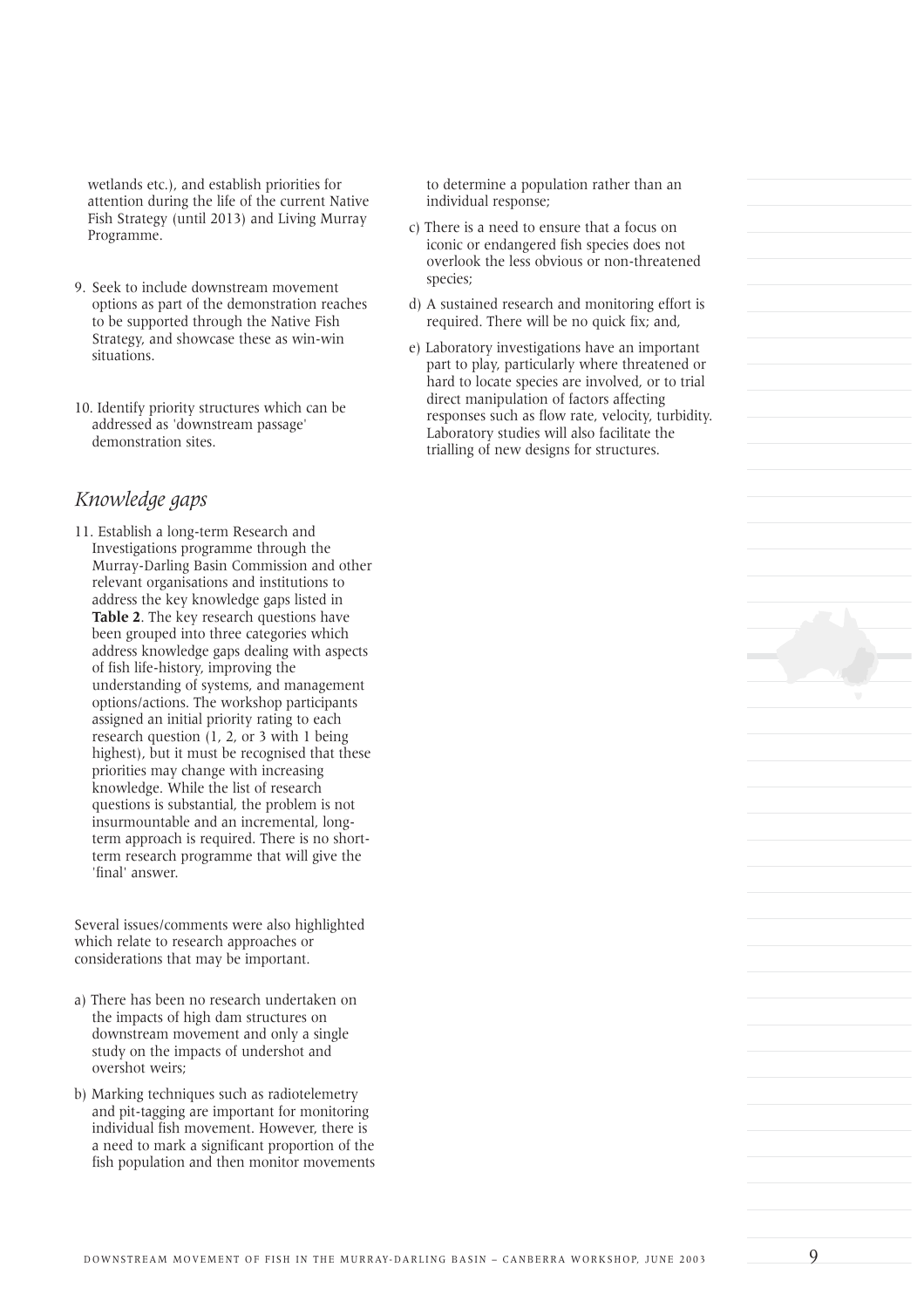*Table 2. Key research questions to address knowledge gaps for downstream movement of fish.*

| Life-History                                                                                                                                                                                                           |   |  |
|------------------------------------------------------------------------------------------------------------------------------------------------------------------------------------------------------------------------|---|--|
| <b>Research Question:</b><br>Priority                                                                                                                                                                                  |   |  |
| What is the purpose/function of drift for eggs and larvae? Is it:                                                                                                                                                      |   |  |
| migration to different habitats?                                                                                                                                                                                       |   |  |
| dispersal away from spawning site?<br>٠                                                                                                                                                                                |   |  |
| feeding/foraging movements?<br>٠                                                                                                                                                                                       |   |  |
| What distances do larvae move?                                                                                                                                                                                         |   |  |
| What triggers larvae to drift?                                                                                                                                                                                         |   |  |
| It is critical to build a comprehensive understanding of life history for most species, starting<br>with iconic (Murray Cod) or threatened species (Trout Cod, Murray Hardyhead) and not<br>forgetting diadromous spp. |   |  |
| Where do larvae settle out and why? Is it habitat related, larval development stage related or<br>other?                                                                                                               |   |  |
| Can we identify critical sites for spawning/recruitment to give these sites special management<br>attention?                                                                                                           |   |  |
| What is the purpose of downstream movement for adults and juveniles? Is it for migration,<br>feeding or other reasons, and what are the consequences if they cannot move downstream?                                   |   |  |
| A better understanding of the geographic variation in fish life-history is needed so that local<br>or regional solutions can be used where necessary.                                                                  | 2 |  |
| What happens to the larvae of Golden and Silver perch which at present are not being<br>detected in large numbers?                                                                                                     | 3 |  |
| There is a need to resolve taxonomic issues (Carp gudgeons etc.) so that research<br>programmes can accurately address life-history difference between closely related species.                                        | 3 |  |

| Understanding<br>Priority                                                                                                                                                                                                                  |                |  |
|--------------------------------------------------------------------------------------------------------------------------------------------------------------------------------------------------------------------------------------------|----------------|--|
| <b>Research Question:</b>                                                                                                                                                                                                                  |                |  |
| What are the impacts of barriers on drifting eggs? Is there a relationship between mortality<br>due to weirs and other environmental stressors such as:                                                                                    |                |  |
| thermal pollution, and<br>hydraulic factors/effects?<br>$\bullet$                                                                                                                                                                          |                |  |
| What are the injury and mortality levels for each species caused by weirs and other barriers,<br>and what are the effects of:                                                                                                              | 1              |  |
| structure type;<br>passage mechanism (through or over), and<br>$\bullet$<br>pool effects?<br>٠                                                                                                                                             |                |  |
| Knowledge is required for all dimensions of movement (temporal. vertical, lateral and<br>longitudinal).                                                                                                                                    |                |  |
| A robust large-scale conceptual model of fish community dynamics is needed for the Basin.                                                                                                                                                  | 1              |  |
| There is a need to examine adult behavioural modification caused by structures (eg refusal to<br>pass over a structure) and experience with capture techniques and those structures, and the<br>relationship of such behaviours with flow. | T              |  |
| What are the impacts of sex and size classes/life history stages on movement patterns?                                                                                                                                                     | 1              |  |
| There is a need to understand and document the relationships between fish populations<br>within the Basin.                                                                                                                                 | $\overline{2}$ |  |
| What are the impacts of impeded downstream movement on other aquatic species (including<br>invertebrates)?                                                                                                                                 | 2              |  |
| Are there indirect impacts of increased predation due to 'stunning' of fish when going over<br>low-head weirs?                                                                                                                             | $\overline{2}$ |  |
| How much positional control do larvae have about where they drift in the water column                                                                                                                                                      | 3              |  |
| What are the food chain impacts of losing larvae?                                                                                                                                                                                          | 3              |  |